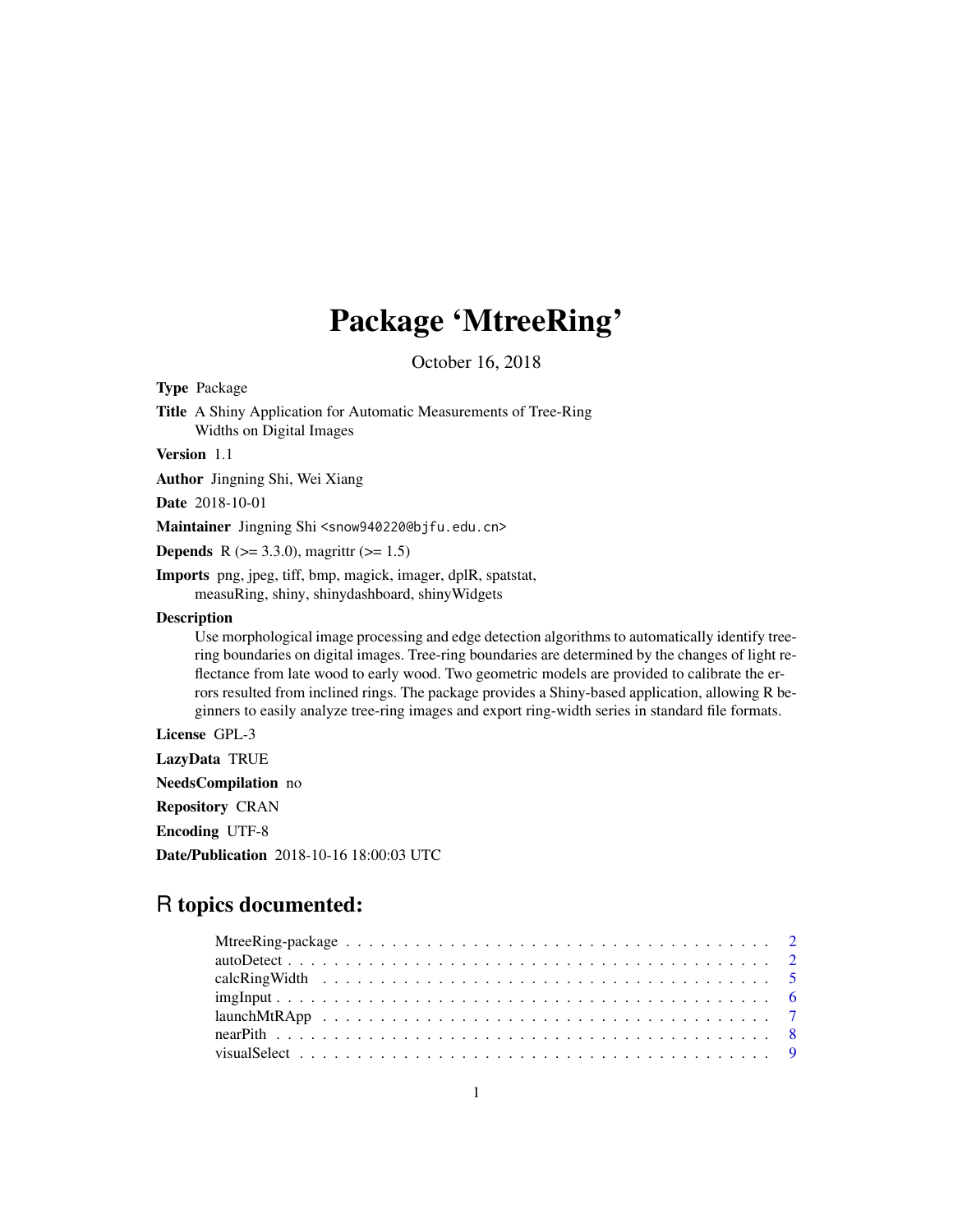<span id="page-1-0"></span>2 autoDetect and the state of the state of the state of the state of the state of the state of the state of the state of the state of the state of the state of the state of the state of the state of the state of the state

**Index** [11](#page-10-0)

MtreeRing-package *A Shiny Application for Automatic Measurements of Tree-Ring Widths on Digital Images*

#### Description

Use morphological image processing and edge detection algorithms to automatically identify treering boundaries on digital images. Tree-ring boundaries are determined by the changes of light reflectance from late wood to early wood. Two geometric models are provided to calibrate the errors resulted from inclined rings. The package provides a Shiny-based application, allowing R beginners to easily analyze tree-ring images and export ring-width series in standard file formats.

#### Details

| Package:    | MtreeRing                                                      |
|-------------|----------------------------------------------------------------|
| Type:       | Package                                                        |
| License:    | $GPL-3$                                                        |
| Maintainer: | Jingning Shi <snow940220@bifu.edu.cn></snow940220@bifu.edu.cn> |
| LazyData:   | <b>TRUE</b>                                                    |

#### Author(s)

Jingning Shi, Wei Xiang

autoDetect *Automatic detection of tree-ring boundaries*

#### **Description**

This function is used to automatically detect tree-ring boundaries along the user-defined path.

#### Usage

```
autoDetect(ring.data, seg = 1, auto.path = TRUE, manual = FALSE,method = "watershed", incline = FALSE, sample.yr = NULL,
   watershed.threshold = "auto", watershed.adjust = 0.8,
   struc.ele1 = NULL, struc.ele2 = NULL, marker.correct = FALSE,
   default.canny = TRUE, canny.t1, canny.t2, canny.smoothing = 2,
   canny.adjust = 1.4, path.dis = 1, origin = 0, border.color = "black",
   border.type = 16, label.color = "black", label.cex = 1.2)
```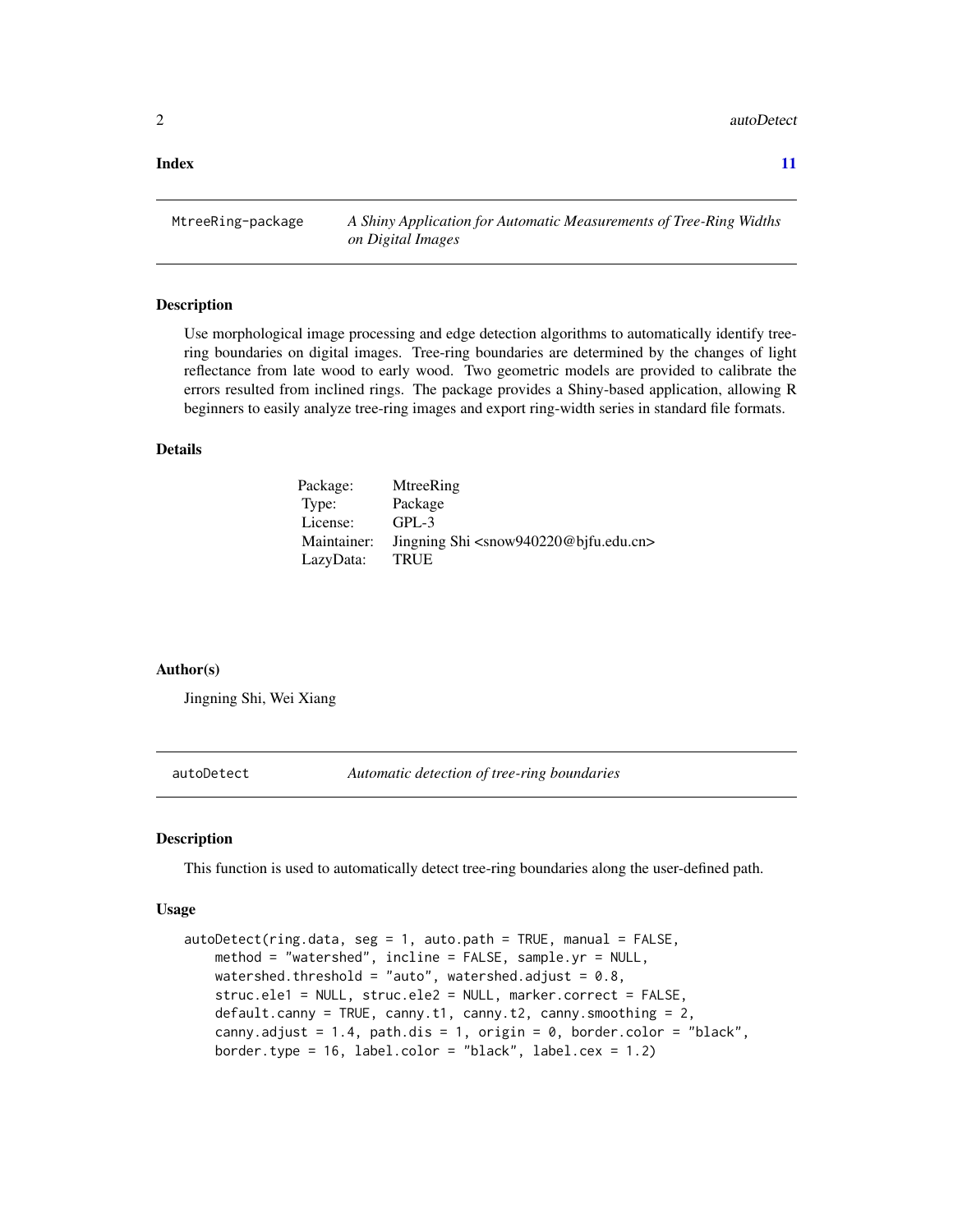#### autoDetect 3

| ring.data           | A magick image object produced by imgInput.                                                                                                                                                                                                 |
|---------------------|---------------------------------------------------------------------------------------------------------------------------------------------------------------------------------------------------------------------------------------------|
| seg                 | An integer specifying the number of image segments.                                                                                                                                                                                         |
| auto.path           | A logical value. If TRUE, a path is automatically created at the center of the<br>image. If FALSE, the function allows the user to create a sub-image and a path<br>by interactive clickings. See details below.                            |
| manual              | A logical value indicating whether to skip the automatic detection. If TRUE, ring<br>boundaries are visually identified using the function visual Select.                                                                                   |
| method              | A character string specifying how ring borders are detected. It requires one<br>of the following characters: "watershed", "canny", or "lineardetect". See<br>details below.                                                                 |
| incline             | A logical value indicating whether to correct errors due to inclined rings. If<br>TRUE, two horizontal paths will be added to the image.                                                                                                    |
| sample.yr           | NULL or an integer giving the year of formation of the left-most ring. If NULL,<br>use the current year.                                                                                                                                    |
| watershed.threshold |                                                                                                                                                                                                                                             |
|                     | The threshold used for producing the marker image, either a numeric from 0 to<br>1, or the character "auto" (using the Otsu algorithm), or a character of the form<br>"XX%" (e.g., "58%").                                                  |
| watershed.adjust    |                                                                                                                                                                                                                                             |
|                     | A numeric used to adjust the Otsu threshold. The default is 1 which means that<br>the threshold will not be adjusted. The area of early-wood regions in the marker<br>image will reduce along with the decrease of watershed.adjust.        |
| struc.ele1          | NULL or a vector of length two specifying the width and height of the first struc-<br>turing element. If NULL, the size of the structuring element is determined ac-<br>cording to the argument dpi.                                        |
| struc.ele2          | NULL or a vector of length two specifying the width and height of the second<br>structuring element. If NULL, the size of the structuring element is determined<br>according to the argument dpi.                                           |
|                     | marker.correct A logical value indicating whether to relabel early-wood regions by comparing<br>the values of their left-side neighbours.                                                                                                   |
| default.canny       | A logical value. If TRUE, upper and lower Canny thresholds are determined<br>automatically.                                                                                                                                                 |
| canny.t1            | A numeric giving the threshold for weak edges.                                                                                                                                                                                              |
| canny.t2            | A numeric giving the threshold for strong edges.                                                                                                                                                                                            |
| canny.smoothing     |                                                                                                                                                                                                                                             |
|                     | An integer specifying the degree of smoothing.                                                                                                                                                                                              |
| canny.adjust        | A numeric used as a sensitivity control factor for the Canny edge detector. The<br>default is 1 which means that the sensitivity will not be adjusted. The number<br>of detected borders will reduce along with the increase of this value. |
| path.dis            | A numeric specifying the perpendicular distance between two paths when the<br>argument incline = TRUE. The unit is in mm.                                                                                                                   |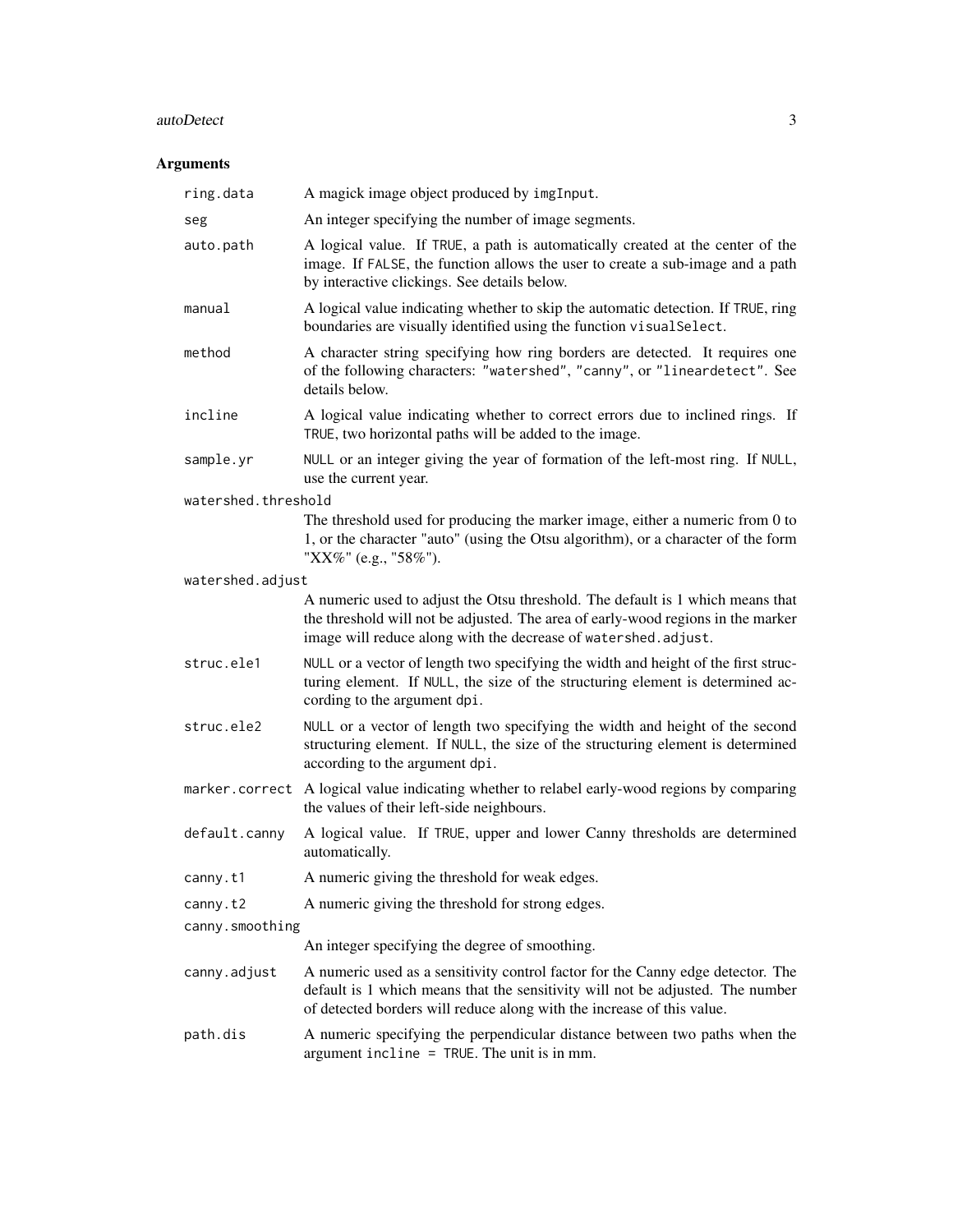<span id="page-3-0"></span>

| A numeric specifying the origin in smoothed gray to find the ring borders. See<br>ringBorders in the package measuRing. |
|-------------------------------------------------------------------------------------------------------------------------|
| Color for ring borders.                                                                                                 |
| Symbol for ring borders. See pch in points for possible values and their shapes.                                        |
| Color for years and ring numbers.                                                                                       |
| The magnification to be used for years and ring numbers.                                                                |
|                                                                                                                         |

#### **Details**

If auto.path = TRUE, the user can create a user-defined rectangular sub-image and a horizontal path by interactively clicking on the tree-ring image. The automatic detection will be performed within the rectangular sub-image along a pre-determined path. To create the sub-image and the path, follow these steps.

• Step 1. Select the left and right edges of the rectangle

If partial. rings  $=$  TRUE, the user can point the mouse at any desired locations and click the left mouse button to add each edge. If partial.rings  $=$  FALSE, the left and right boundaries of the original image will be used directly as the left and right edges of the rectangle (i.e., skip this step).

• Step 2. Select the top and bottom edges of the rectangle

The user can point the mouse at any desired locations and click the left mouse button to add each edge. The width of the rectangle is defined as the distance between the top and bottom edges, and should not be unnecessarily large to reduce time consumption and memory usage. Creating a long and narrow rectangle if possible.

• Step 3. Create a path

After creating the rectangular sub-image, the user can add a horizontal path by left-clicking on the sub-image (generally in the middle of the sub-image, try to choose a clean defect-free area). Ring borders and other markers are plotted along this path. If incline = TRUE, two paths are added simultaneously.

After creating the sub-image and the path, this function will open several graphical windows and plot detected ring borders on image segments. The number of image segments is controlled by the argument seg (see above).

Argument method determines how ring borders are identified.

- If method = "watershed", this function uses the watershed algorithm to obtain ring borders (Soille and Misson, 2001).
- If method = "canny", this function uses the Canny algorithm to detect borders.
- If method = "lineardetect", a linear detection algorithm from the [measuRing](#page-0-0) package is used to identify ring borders (Lara et al., 2015). Note that incline = TRUE is not supported in this mode and path will be created automatically in the middle position of the image without the need to specify by the user.

If the argument method  $=$  "watershed" or "canny", the original image is processed by morphological openings and closings using rectangular structuring elements of increasing size before detecting borders. The first small structuring element is used to remove smaller dark spots in earlywood regions and the second large structuring element is used to remove light strips in late-wood regions.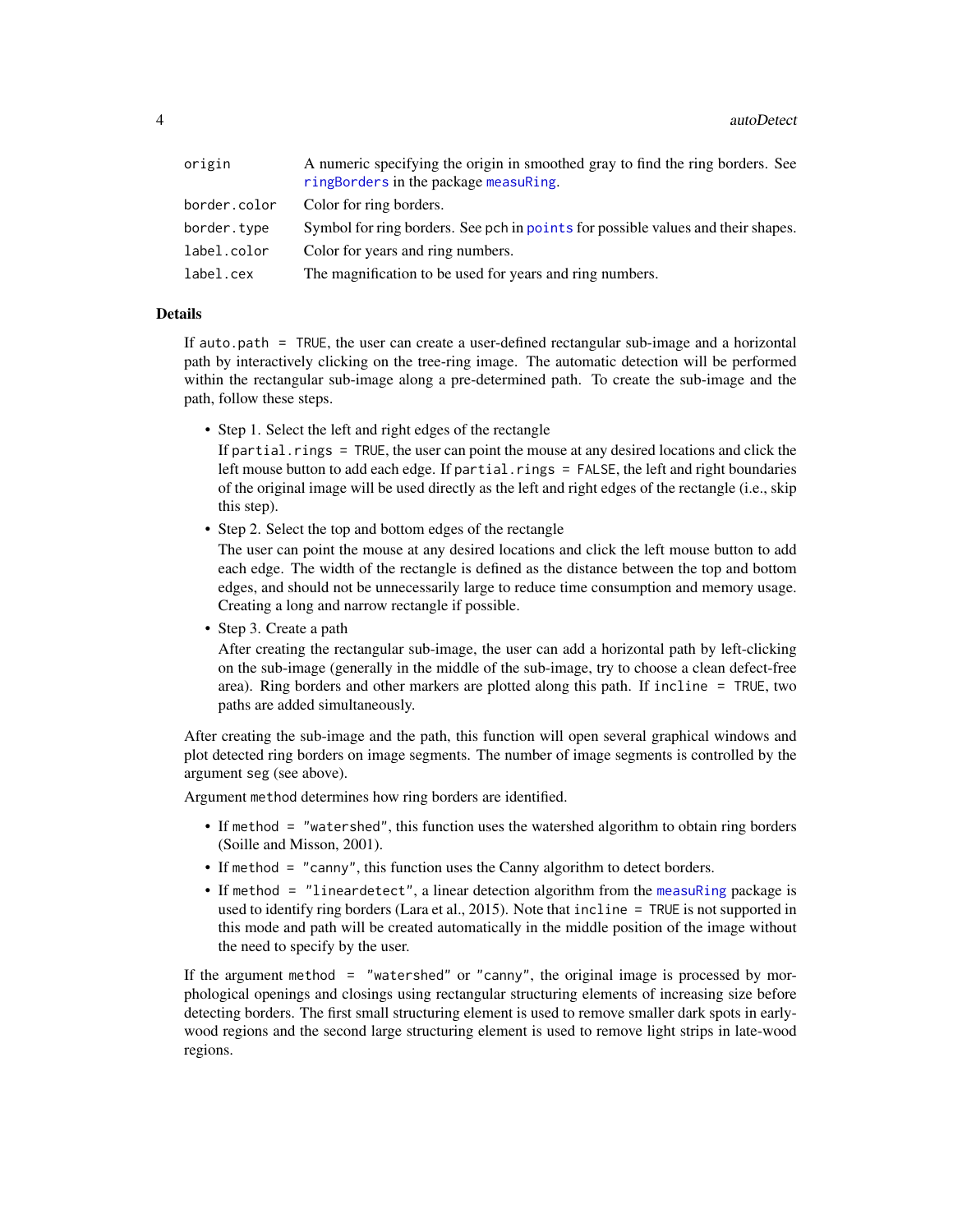#### <span id="page-4-0"></span>calcRingWidth 5

#### Value

A matrix (grayscale image) or array (color image) representing the tree-ring image.

#### Note

This function uses the function [locator](#page-0-0) to record mouse positions so it only works on "X11", "windows" and "quartz".

#### Author(s)

Jingning Shi

#### References

Soille, P., Misson, L. (2001) Tree ring area measurements using morphological image analysis. *Canadian Journal of Forest Research* 31, 1074-1083. doi: 10.1139/cjfr-31-6-1074

Lara, W., Bravo, F., Sierra, C.A. (2015) measuRing: An R package to measure tree-ring widths from scanned images. *Dendrochronologia* 34, 43-50. doi: 10.1016/j.dendro.2015.04.002

#### Examples

```
## Find the image file name in package MtreeRing:
img.name <- system.file("001.png", package = "MtreeRing")
## Read and plot the image:
t1 < - imgInput(img = img.name, dpi = 1200)
## Split a long core sample into 3 pieces to
## get better display performance and use the
## watershed algorithm to detect ring borders:
t2 <- autoDetect(ring.data = t1, seg = 3, method = 'watershed')
```
calcRingWidth *Generate a ring-width series*

#### **Description**

This function can calculate the ring-width series according to detected ring borders.

#### Usage

calcRingWidth(ring.data, seriesID)

| ring.data | A matrix or array produced by autoDetect or visual Select.              |
|-----------|-------------------------------------------------------------------------|
| seriesID  | A character string specifying the column name of the ring-width series. |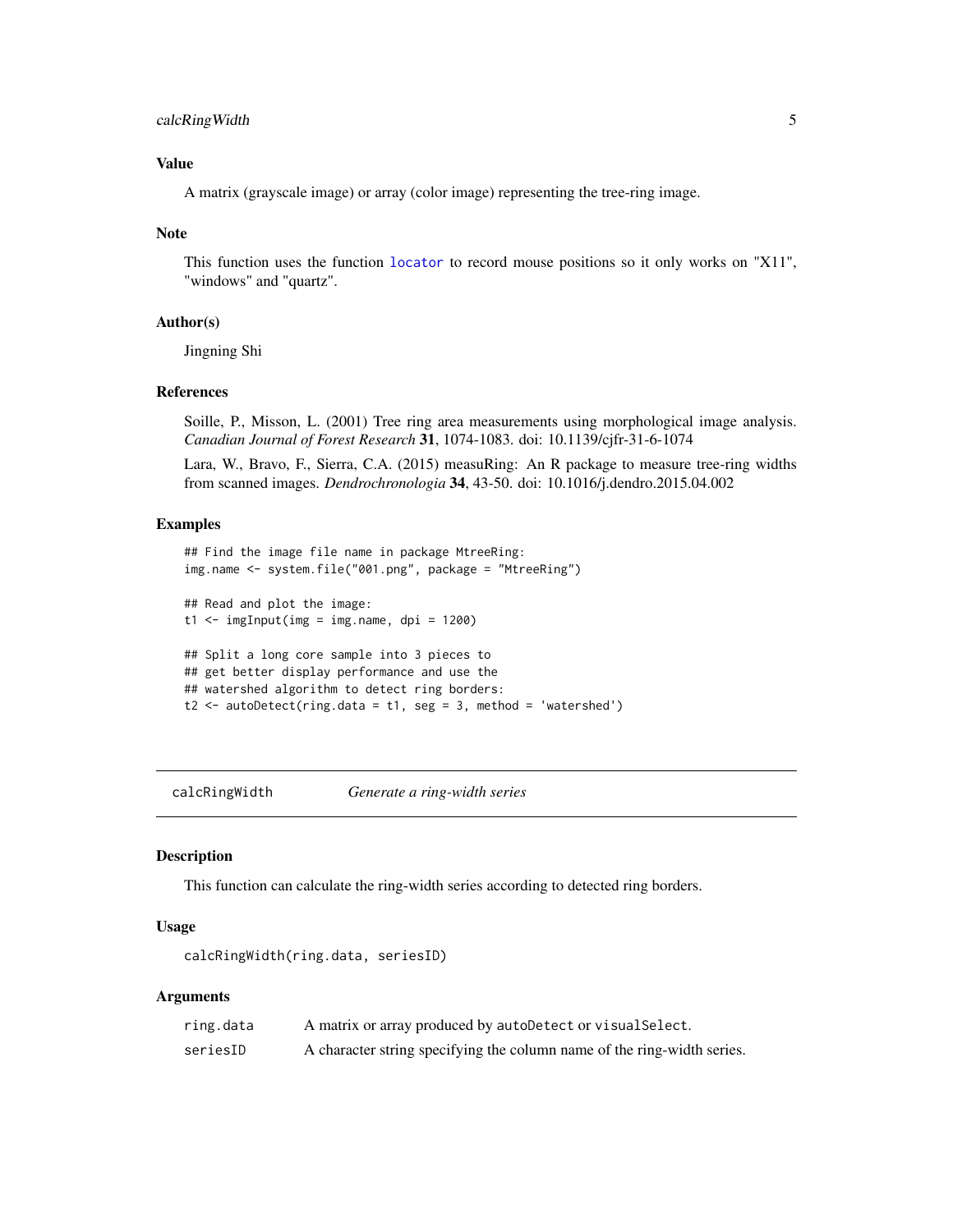#### <span id="page-5-0"></span>Value

A data frame. The series ID is the column name and years are row names.

#### Author(s)

Jingning Shi

#### Examples

```
## Find the image file name in package MtreeRing:
img.name <- system.file("001.png", package = "MtreeRing")
## Read and plot the image:
t1 <- imgInput(img = img.name, dpi = 1200)
## Split a long core sample into 3 pieces to
## get better display performance and use the
## watershed algorithm to detect ring borders:
t2 \le autoDetect(ring.data = t1, seg = 3, method = 'watershed')
## Calculate ring widths from the attribute list of t2:
rw.df <- calcRingWidth(ring.data = t2, seriesID = "940220")
```
<span id="page-5-1"></span>imgInput *Read and plot a tree-ring image file*

#### Description

This function can read an image file from the hard disk and plot it in a newly-opened graphical device.

#### Usage

 $imgInput(img, dpi = NULL, rotate = 0,$  $RGB = c(0.299, 0.587, 0.114)$ , magick = TRUE)

| img    | A character string indicating the path of the image file. Supported formats in-<br>clude png, tiff, jpg and bmp.                        |
|--------|-----------------------------------------------------------------------------------------------------------------------------------------|
| dpi    | An integer specifying the dpi of the image file. A minimum of 300 dpi is re-<br>quired when running automatic detection.                |
| rotate | An integer specifying how many degrees to rotate (clockwise). It requires one<br>of the following values: $0$ , $90$ , $180$ or $270$ . |
| RGB    | A numeric vector of length 3 giving the weight of RGB color channels.                                                                   |
| magick | A logical value. If TRUE, the package magick is used to read images whose file<br>sizes are over 10MB.                                  |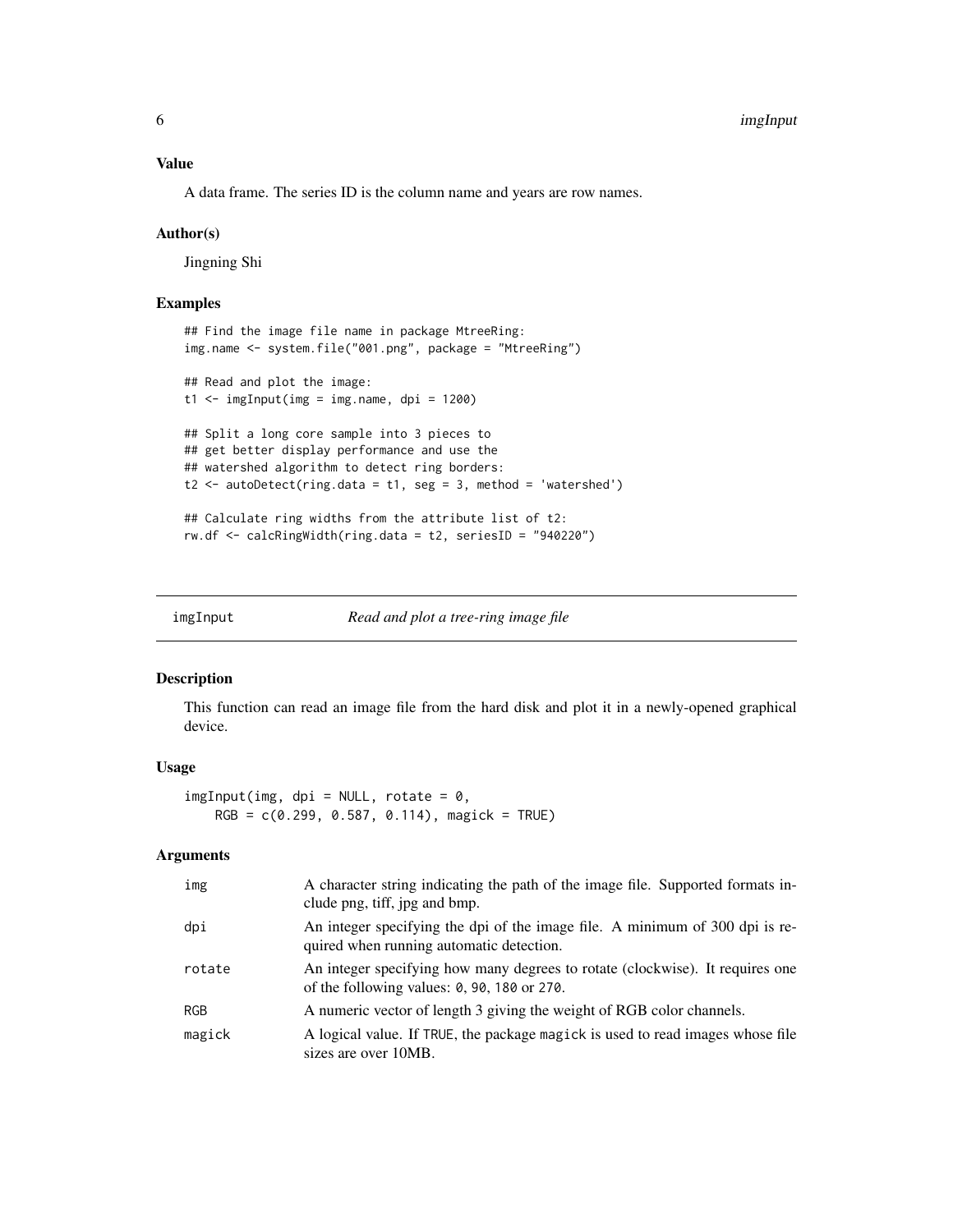#### <span id="page-6-0"></span>launchMtRApp 7

#### Details

Proper image preparation has a great influence on the measurement of ring widths. A tree-ring image should not contain irrelevant or redundant features such as wooden mounts where cores are glued. The larger the file size of an image, the slower the image processing operation will be.

Pith side of a tree-ring sample should be placed on the right side of the graphical window. Use the argument rotate to change its position.

It is highly recommended to use the default value magick = TRUE, because the package magick can significantly reduce the memory usage.

#### Value

A magick image object containing the image data.

#### Author(s)

Jingning Shi

#### Examples

```
## Find the image file name in package MtreeRing:
img.name <- system.file("001.png", package = "MtreeRing")
```

```
## Read and plot the image:
t1 < - imgInput(img = img.name, dpi = 1200)
```
launchMtRApp *Run Shiny-based Application*

#### Description

Run a Shiny-based application within the system's default web browser. The application provides a beginner-friendly graphical interface and supports more flexible mouse-based interactions.

#### Usage

launchMtRApp()

#### Author(s)

Jingning Shi, Wei Xiang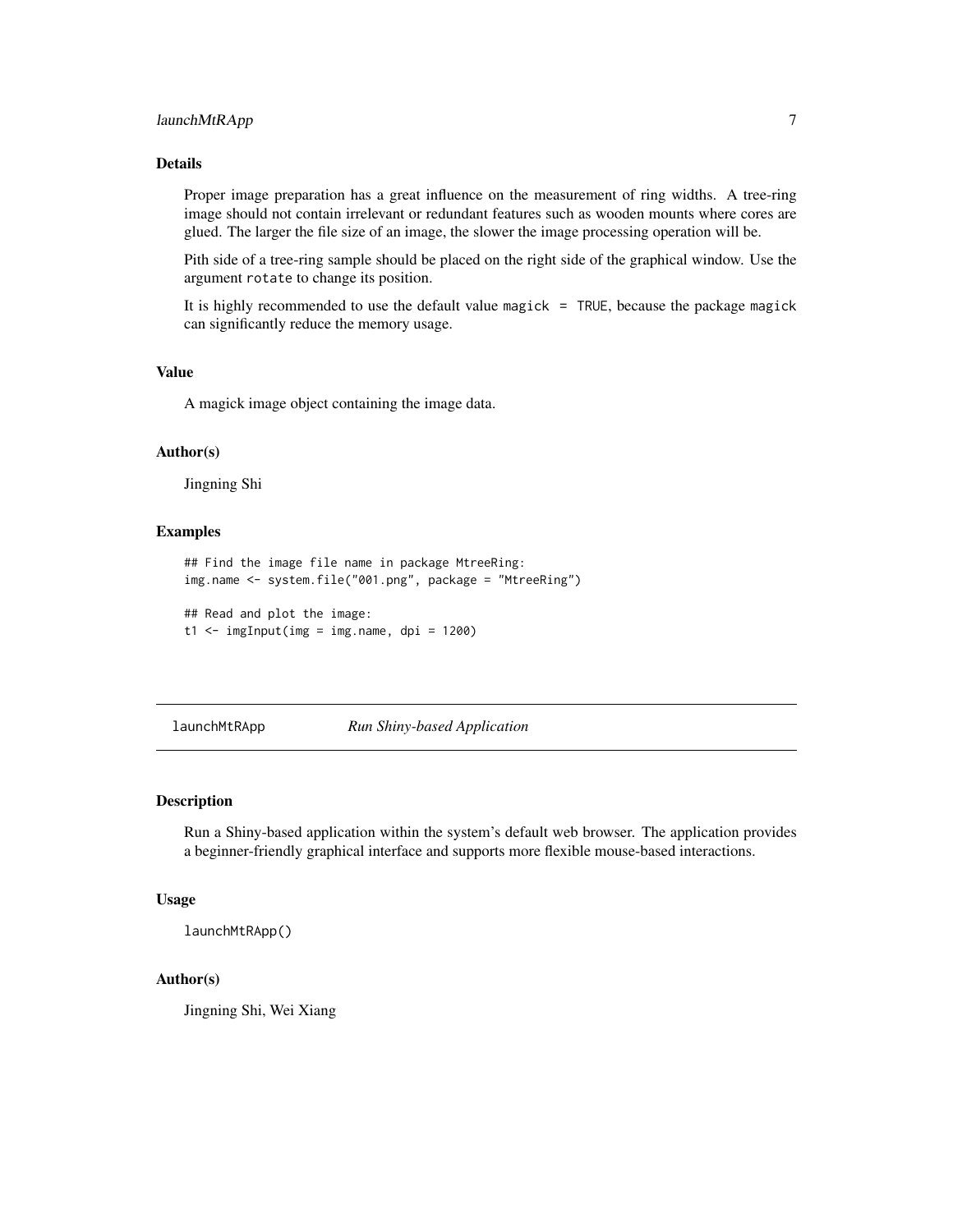<span id="page-7-0"></span>

#### **Description**

This function can calibrate the ring-width series using arcs of inner rings.

#### Usage

```
nearPith(ring.data, inner.arc = TRUE, last.yr = NULL,
     color = 'black', border-type = 16, label.cex = 1.5)
```
#### Arguments

| ring.data   | A magick image object produced by imgInput.                                                                                                     |
|-------------|-------------------------------------------------------------------------------------------------------------------------------------------------|
| inner.arc   | A logical value indicating whether to calibrate the ring-width series using the<br>arcs of inner rings. See details                             |
| last.vr     | NULL or an integer giving the year of formation of the left-most ring. If NULL,<br>index numbers (starting from 1) is used instead of the year. |
| color       | Color for labels                                                                                                                                |
| border.type | Symbol for ring borders. See pch in points for possible values and their shapes.                                                                |
| label.cex   | The magnification to be used for years and ring numbers.                                                                                        |

#### Details

This function allows the user to create a path and visually identify ring borders by clicking on the graphical window generated by [imgInput](#page-5-1).

• If inner.arc = TRUE, the ring-width series is calibrated using arcs of inner rings (Duncan, 1989).

First, the user can click the left mouse button to add a horizontal path. The path should traverse an appropriate arc (read the reference below for more details). Then, the user can add three points to the selected arc by left-clicking. The first point should be placed on the left endpoint of the arc and the second point is placed on the right endpoint.

After adding two points, a vertical dashed line will be plotted automatically according to the (x,y) positions of endpoints. The third points should be placed on the intersection of the vertical dashed line and the selected arc.

Finally, the user is prompted to visually mark ring borders along the path. The termination of visual selection is similar to visualSelect. Note that the left endpoint of the arc will be considered as the last ring border on the path without the need to mark it.

The ring-width series are corrected using formulas proposed by Duncan (1989).

• If inner.arc = FALSE, the user can create a path following the direction of pith.

First, the user can add two points by left-clicking on the image. A path passing through these two points will be plotted. The path should be selected along the rays from bark to pith.

Then, the user can visually mark ring borders along the path. The termination of visual selection is similar to visualSelect.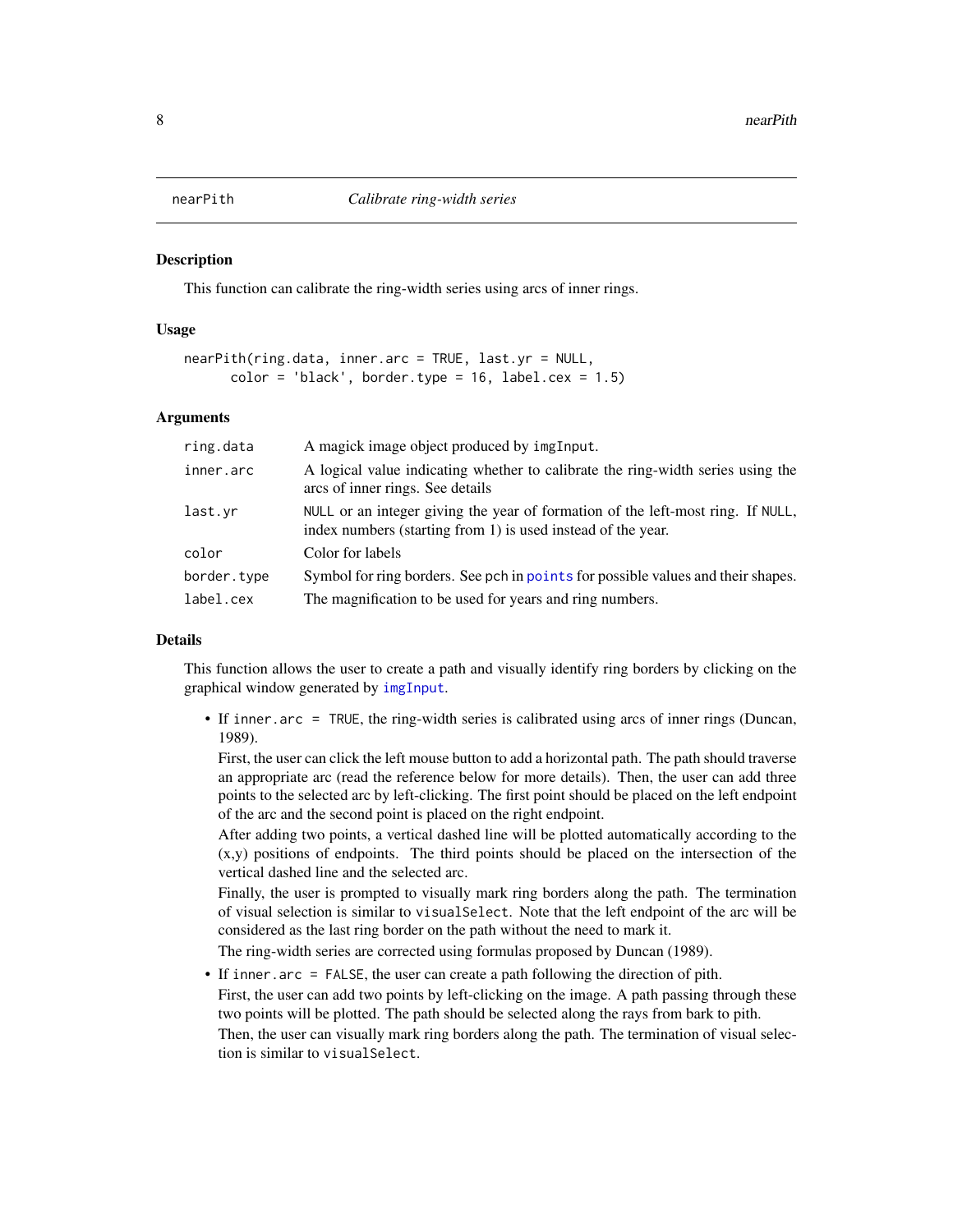#### <span id="page-8-0"></span>visualSelect 9

#### Value

A data frame containing the calibrated ring-width series.

#### Author(s)

Jingning Shi

#### References

Duncan R. (1989) An evaluation of errors in tree age estimates based on increment cores in Kahikatea (Dacrycarpus dacrydiodes). *New Zealand Natural Sciences* 16(4), 1-37.

#### Examples

```
## Find the image file name in package MtreeRing:
img.name <- system.file("arc.png", package = "MtreeRing")
## Read and plot the image:
t1 <- imgInput(img = img.name, dpi = 1200)
## Use the arcs of inner rings to calibrate ring-width series:
t2 \leq - nearPith(ring.data = t1, inner.arc = TRUE, last.yr = 2016)
## Try another method to measure ring widths:
t3 <- nearPith(ring.data = t1, inner.arc = FALSE, last.yr = 2016)
```
visualSelect *Edit ring borders visually*

#### Description

This function can delete existing ring borders and add new borders visually.

#### Usage

```
visualSelect(ring.data, del = NULL, del.u = NULL, del.l = NULL, add = FALSE)
```

| ring.data | A matrix or array produced by autoDetect.                                   |
|-----------|-----------------------------------------------------------------------------|
| del       | A numeric vector giving the border numbers to be deleted.                   |
| del.u     | A numeric vector giving the border numbers to be deleted on the upper path. |
| del.l     | A numeric vector giving the border numbers to be deleted on the lower path. |
| add       | A logical value indicating whether to re-add ring borders visually.         |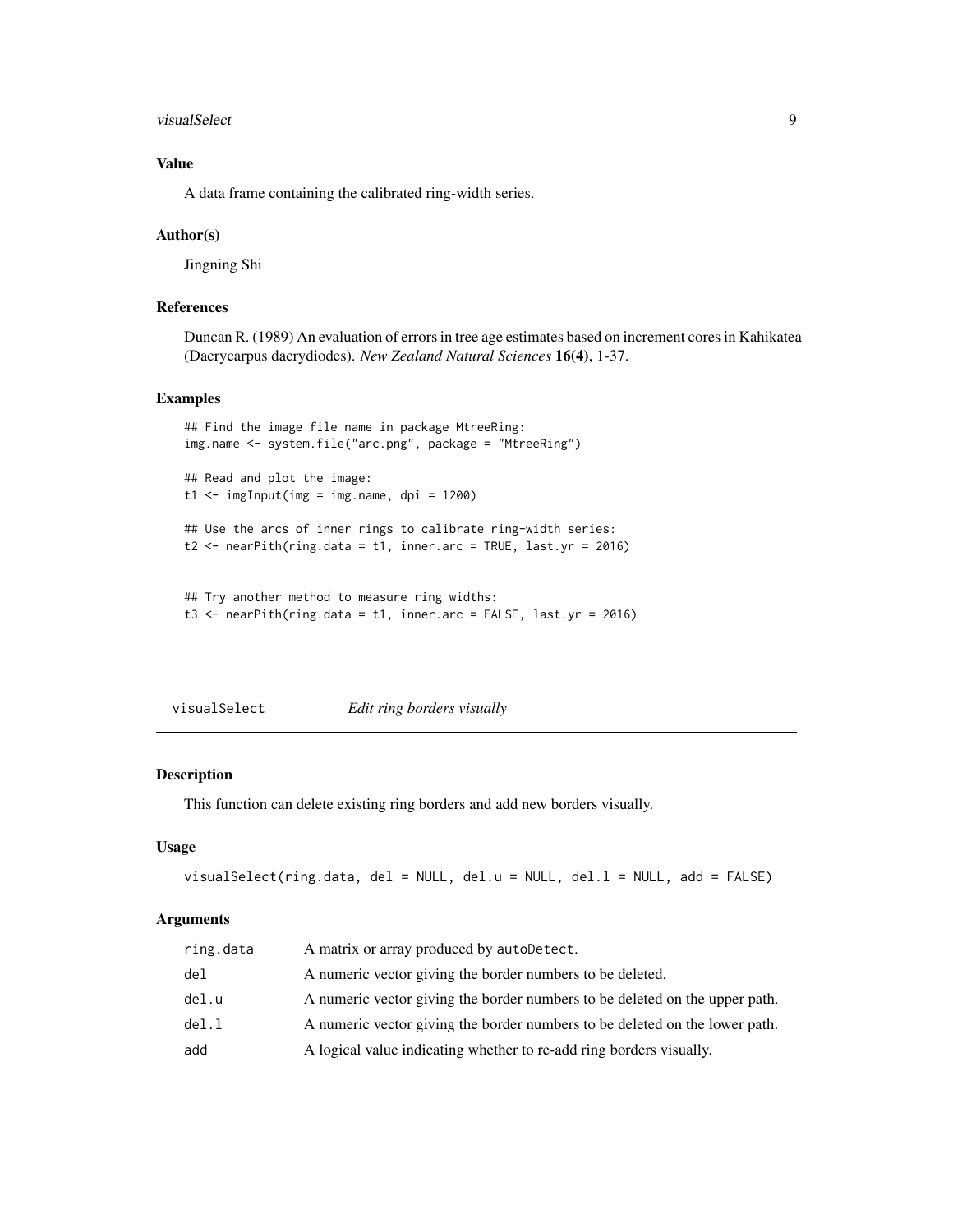#### Details

This function is used to delete existing ring borders or add new borders by interactively clicking on the image segments.

If the user creates only one path (incline = FALSE), the argument del is used to delete ring borders. If the user creates two paths (incline =  $TRUE$ ), arguments del.u and del.l are used to delete ring borders.

If add = TRUE, graphical windows where image segments are plotted will be activated sequentially. When one graphical window is activated, the user can add new borders by left-clicking the mouse along the path. This visual selection process can be terminated by clicking the right button and selecting 'Stop' from the menu, or from the 'Stop' button on the top-left corner of the graphical window (depending on the R version).

Once the user terminates the visual selection process on one segment, the current graphical window will be closed automatically, and the graphical window of the following segment is activated. When all graphical windows are closed, this function will re-open graphical windows and plot new borders.

This function can perform both operations (deletion and addition) in one call. A deletion of borders takes precedence over addition.

#### Value

A matrix or array representing the user-selected subset of the image.

#### Author(s)

Jingning Shi

#### Examples

```
## Find the image file name in package MtreeRing:
img.name <- system.file("001.png", package = "MtreeRing")
## Read and plot the image:
t1 < - imgInput(img = img.name, dpi = 1200)
## Split a long core sample into 3 pieces to
## get better display performance and use the
## watershed algorithm to detect ring borders:
t2 < - autoDetect(ring.data = t1, seg = 3, method = 'watershed')
## Not modify t2, create a new array object t3. Delete
## some borders without adding new borders:
t3 \le visualSelect(ring.data = t2, del = c(1, 3, 5, 19:21), add = FALSE)
```